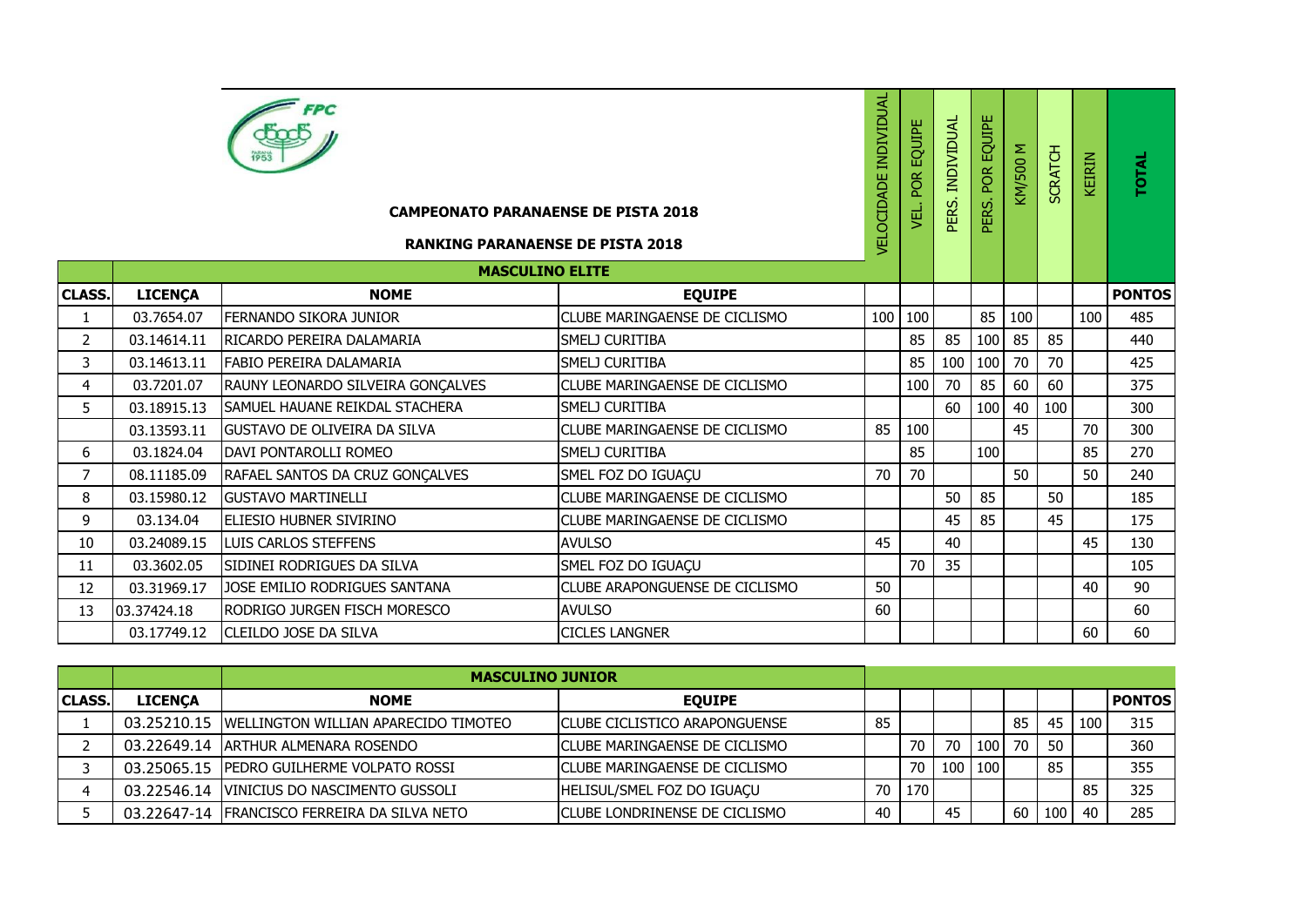| b  |             | 03.26069.15  LEONARDO BACK DE FARIAS         | PREFEITURA DE ROLÂNDIA               | 45  | 85               |    |     | 100 |    | 45 | 275 |
|----|-------------|----------------------------------------------|--------------------------------------|-----|------------------|----|-----|-----|----|----|-----|
|    |             | 03.29743.16   ALEXANDRE PEREIRA              | PREFEITURA DE ROLÂNDIA               | 35  | 85               | 50 |     |     | 70 | 70 | 310 |
| 8  |             | 03.30011.16 GABRIEL SANTIAGO MAGALHÃES       | HELISUL/SMEL FOZ DO IGUAÇU           |     | 100 <sub>1</sub> | 85 |     |     | 60 |    | 245 |
| 9  | 03.22565.14 | PAULO HENRIQUE LEMOS DOS SANTOS              | HELISUL/SMEL FOZ DO IGUAÇU           | 50  | 100              |    |     |     |    | 50 | 200 |
| 10 | 03.34225.18 | <b>GABRIEL DE SOUZA SALVADOR</b>             | <b>CLUBE MARINGAENSE DE CICLISMO</b> |     |                  | 60 | 100 |     |    |    | 160 |
| 11 |             | 03.26125.15 IVAN GUILHERME MORSCH DE ANDRADE | <b>CLUBE DATARO DE CICLISMO</b>      | 60  |                  |    |     |     |    | 60 | 120 |
| 12 |             | 03.24269.15 PEDRO HENRIQUE MENOTTI MILANI    | <b>CLUBE MARINGAENSE DE CICLISMO</b> |     | 70               |    |     |     | 40 |    | 110 |
| 13 |             | 03.28819.16 VINICIUS GUIMARÃES DA CRUZ       | ASS.CICLÍSTICA DESPORTIVA            | 100 |                  |    |     |     |    |    | 100 |
| 14 | 03.33333.17 | <b>HARAN MAXWEL RODRIGUES</b>                | ASS.CICLÍSTICA DESPORTIVA            |     |                  | 40 |     |     |    |    | 40  |
| 15 | 03.28763.16 | <b>MIKAEL LOVRIN</b>                         | ASS.CICLÍSTICA DESPORTIVA            |     |                  | 35 |     |     |    |    | 35  |

|               |                | <b>MASCULINO JUVENIL</b>                    |                                       |     |     |     |     |     |     |               |
|---------------|----------------|---------------------------------------------|---------------------------------------|-----|-----|-----|-----|-----|-----|---------------|
| <b>CLASS.</b> | <b>LICENÇA</b> | <b>NOME</b>                                 | <b>EQUIPE</b>                         |     |     |     |     |     |     | <b>PONTOS</b> |
|               | 03.26170.15    | <b>IBREHON CASTAGNO SCHINEIDER JUNOR</b>    | ICLUBE ARAPONGUENSE DE CICLISMO       | 60  | 85  | 100 | 50  | 100 | 100 | 495           |
| 2             | 03.29745.16    | <b>GUSTAVO DE JESUS SALIN</b>               | <b>PREFEITURA DE ROLÂNDIA</b>         | 100 | 185 |     |     | 70  | 85  | 440           |
| 3.            | 03.33435.17    | <b>OTAVIO AUGUSTO GONZELLI</b>              | <b>SMELJ CURITIBA</b>                 | 70  | 70  |     | 100 | 50  | 70  | 360           |
| 4             | 03.29743.16    | MATHEUS FERNANDO SANTOS DE SOUZA            | <b>PREFEITURA DE ROLÂNDIA</b>         | 25  | 100 | 85  | 85  | 30  | 30  | 355           |
| 5.            | 03.29822.16    | <b>GUSTAVO HENRIQUE DOS SANTOS DOMINGOS</b> | <b>CLUBE ARAPONGUENSE DE CICLISMO</b> | 45  | 85  | 45  | 70  | 40  | 35  | 320           |
| 6             | 03.30102.16    | LUAN CARLOS RODRIGUES SILVA                 | <b>SMELJ CURITIBA</b>                 | 85  | 70  |     | 40  | 60  | 40  | 295           |
| 7             | 03.32120.17    | JOSE RAFAEL FURLANETO                       | <b>CLUBE LONDRINENSE DE CICLISMO</b>  | 35  | 60  | 50  | 60  |     | 60  | 265           |
| 8             | 03.30186.16    | KAWAN GABRIEL DA SILVA SOUZA                | HELISUL/SMEL FOZ DO IGUAÇU            | 50  | 50  | 70  |     | 85  |     | 255           |
| 9             | 03.22420.14    | THIAGO HENRIQUE MAGRO DE MEDEIROS           | <b>CLUBE LONDRINENSE DE CICLISMO</b>  | 30  | 60  | 60  |     | 35  | 50  | 235           |
| 10            | 03.33863.17    | IGUSTAVO DE BRITO ROCHA                     | ICLUBE LONDRINENSE DE CICLISMO        | 40  | 60  | 40  | 45  | 45  |     | 230           |
| 11            | 03.36718.18    | <b>LUAN VINICIUS DE ASSIS</b>               | <b>CLUBE ARAPONGUENSE DE CICLISMO</b> | 18  | 85  | 25  | 35  |     | 25  | 188           |
| 12            | 03.25238.15    | JOÃO VITOR DE OLIVEIRA VERZA                | HELISUL/SMEL FOZ DO IGUAÇU            |     | 50  | 35  |     | 20  | 45  | 150           |
| 13            | 03.24998.15    | THIAGO LUIS CRUZ DA SILVA                   | HELISUL/SMEL FOZ DO IGUAÇU            |     | 50  | 30  |     |     |     | 80            |
| 14            | 03.28844.16    | <b>RAFAEL LOVRIN</b>                        | ASS.CICLÍSTICA DESPORTIVA             | 20  |     |     |     | 25  |     | 45            |

|                |                 | <b>MASCULINO INFANTO-JUVENIL</b>                   |                                |    |     |     |     |     |                 |
|----------------|-----------------|----------------------------------------------------|--------------------------------|----|-----|-----|-----|-----|-----------------|
| <b>ICLASS.</b> | L <b>ICENCA</b> | <b>NOME</b>                                        | <b>EOUIPE</b>                  |    |     |     |     |     | <b>I PONTOS</b> |
|                |                 | 03.34614.18 GABRIEL DE SA SENHORELI                | IPREFEITURA DE ROLANDIA        | 85 | 100 | 100 | 70  | 70  | 425             |
|                |                 | 03.28674.16   VITOR HUGO PEREIRA ALAVARSE GONZALES | ICLUBE MARINGAENSE DE CICLISMO | 70 |     | 70  | 100 | -60 | 300             |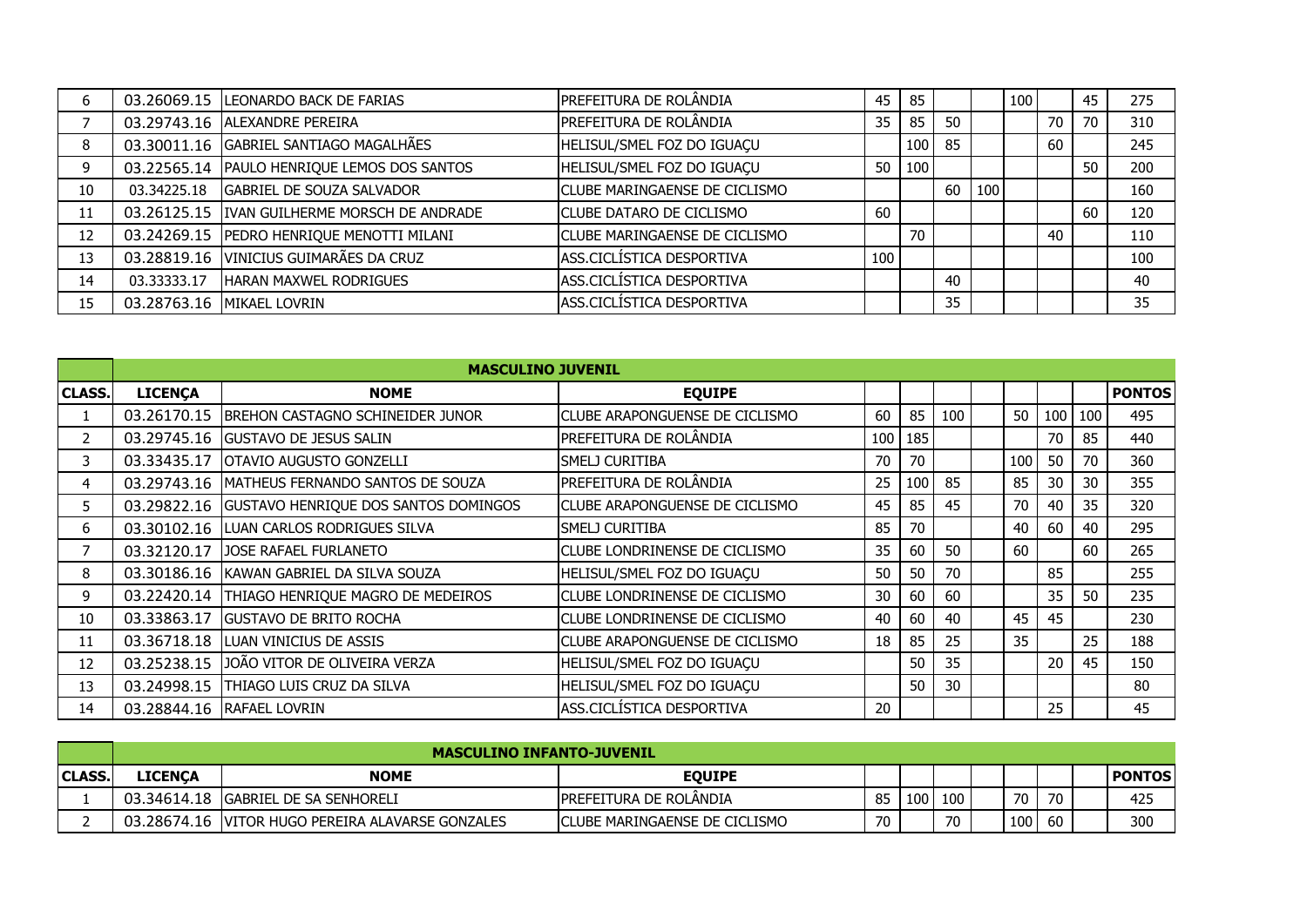| 03.34609.18   | ISERGIO HENRIOUE ARMACOLO BATISTA     | <b>IPREFEITURA DE ROLANDIA</b> | 100 |    | -60 |      | 100 | 260 |
|---------------|---------------------------------------|--------------------------------|-----|----|-----|------|-----|-----|
| ' 3.36270.18. | IMATHEUS DA SILVA LUNARDELLI          | ICLUBE MARINGAENSE DE CICLISMO |     |    | 85  | 85   | 85  | 255 |
| 03.37425.18   | ICHRISTIAN FELIPE PRECILIANO SANTIAGO | <b>ISMELJ CURITIBA</b>         | 60  | 70 |     | . OU |     | 190 |

|               |                | <b>FEMININO ELITE</b>                         |                                |    |           |     |     |     |     |               |
|---------------|----------------|-----------------------------------------------|--------------------------------|----|-----------|-----|-----|-----|-----|---------------|
| <b>CLASS.</b> | <b>LICENÇA</b> | <b>NOME</b>                                   | <b>EQUIPE</b>                  |    |           |     |     |     |     | <b>PONTOS</b> |
|               | 39.668.080     | IGABRIELA YUMI NISHI GOMES                    | ICLUBE MARINGAENSE DE CICLISMO |    | $100$ 100 |     | 85  |     | 100 | 385           |
|               | 03.19328.13    | ICAROLINA BARBOSA ALVES DO NASCIMENTO         | ICLUBE MARINGAENSE DE CICLISMO | 85 | 100       |     | 100 |     | 85  | 370           |
|               | 03.30011.16    | <b>IREBECCA FANECO PAVANELO</b>               | ICLUBE CICLISTICO ARAPONGUENSE | 70 |           | 70  | 50  |     |     | 190           |
|               | 03.25077.15    | <b>IBEATRIZ NASCIMENTO BATISTA</b>            | ICLUBE MARINGAENSE DE CICLISMO |    |           | 100 |     | 85  |     | 185           |
|               | 03.12717.10    | ITALITA DA LUZ DE OLIVEIRA                    | ILIGA DOS CAMPOS GERAIS        |    |           |     | 70  | 100 |     | 170           |
| 6             |                | 03.22643.14 GABRIELA MUNHOZ DA ROCHA DE PADUA | <b>AVULSO</b>                  |    |           | 85  | 60  |     |     | 145           |
|               | 03.18974.13    | <b>IESTHER FERNANDA SANTOS DA SILVA CRUZ</b>  | ICLUBE MARINGAENSE DE CICLISMO |    |           |     |     | 70  | 70  | 140           |
| 8             | 03.16065.12    | IKARINA TATCHEVA SILVA                        | <b>PREFEITURA DE ROLÂNDIA</b>  |    | 85        |     |     |     | 50  | 135           |

|                |                | <b>FEMININO JUNIOR</b>                   |                                       |    |           |         |     |     |     |            |
|----------------|----------------|------------------------------------------|---------------------------------------|----|-----------|---------|-----|-----|-----|------------|
| <b>ICLASS.</b> | <b>LICENCA</b> | <b>NOME</b>                              | <b>EOUIPE</b>                         |    |           |         |     |     |     | l PONTOS I |
|                |                | 03.18658.13 IVERONICA LOBATO OLIVEIRA    | IPREFEITURA DE ROLANDIA               | 85 | 100       | 85      | 70  | 85  | -60 | 485        |
|                | 03.26071.15    | LAMANDA KUNKEL                           | <b>CLUBE MARINGAENSE DE CICLISMO</b>  |    |           | 100 100 | 100 | 100 |     | 400        |
|                |                | 03.25264.15 IBRUNA LIE ADATI LENARTOWICZ | <b>ICLUBE MARINGAENSE DE CICLISMO</b> |    | 100   100 |         | 85  |     |     | 285        |

| <b>CLASS.</b> | <b>FEMININO JUVENIL</b> |                                                 |                                       |    |         |     |  |     |    |         |               |
|---------------|-------------------------|-------------------------------------------------|---------------------------------------|----|---------|-----|--|-----|----|---------|---------------|
| <b>CLASS.</b> | <b>LICENCA</b>          | <b>NOME</b>                                     | <b>EOUIPE</b>                         |    |         |     |  |     |    |         | <b>PONTOS</b> |
|               |                         | 03.25185.15 JULIA MARA CONSTANTINO              | ICLUBE CICLISTICO ARAPONGUENSE        |    | 100 100 |     |  | 100 |    | 100 100 | 500           |
|               |                         | 03.29758.16 VITORIA RITA DE SA                  | <b>IPREFEITURA DE ROLÂNDIA</b>        | 70 | 70      | 100 |  | 85  | 70 | 70      | 465           |
|               |                         | 03.34447.18   LUIZA EUZEBIO DE SOUZA            | ISMELJ CURITIBA                       | 85 | 85      |     |  | 70  | 85 | 85      | 410           |
|               |                         | 03.25202.15   MARIA DE LOURDES APARECIDA MACIEL | <b>ICLUBE CICLISTICO ARAPONGUENSE</b> | 50 | 100     | 70  |  | 60  |    | 50      | 330           |
|               |                         | 03.36232.18 IMARIA VITORIA MARGONAR DOS PASSOS  | ICLUBE LONDRINENSE DE CICLISMO        | 60 |         | 85  |  | 50  | 60 | 60      | 315           |

|                |                | <b>FEMININO INFANTO-JUVENIL</b>       |                                |    |     |     |    |       |       |        |
|----------------|----------------|---------------------------------------|--------------------------------|----|-----|-----|----|-------|-------|--------|
| <b>ICLASS.</b> | <b>LICENCA</b> | <b>NOME</b>                           | <b>EQUIPE</b>                  |    |     |     |    |       |       | PONTOS |
|                | 03.32315.17    | ' ILUANA FERREIRA DA SILVA            | <b>IPREFEITURA DE ROLANDIA</b> | 85 | 100 | 100 | 85 | 100 I | 100 l | 570    |
| -              |                | 03.36715.18   ISABELA LETICA SCHUSTER | <b>IPREFEITURA DE ROLANDIA</b> | 70 | 100 | 85  | 70 | 70    | -85   | 480    |